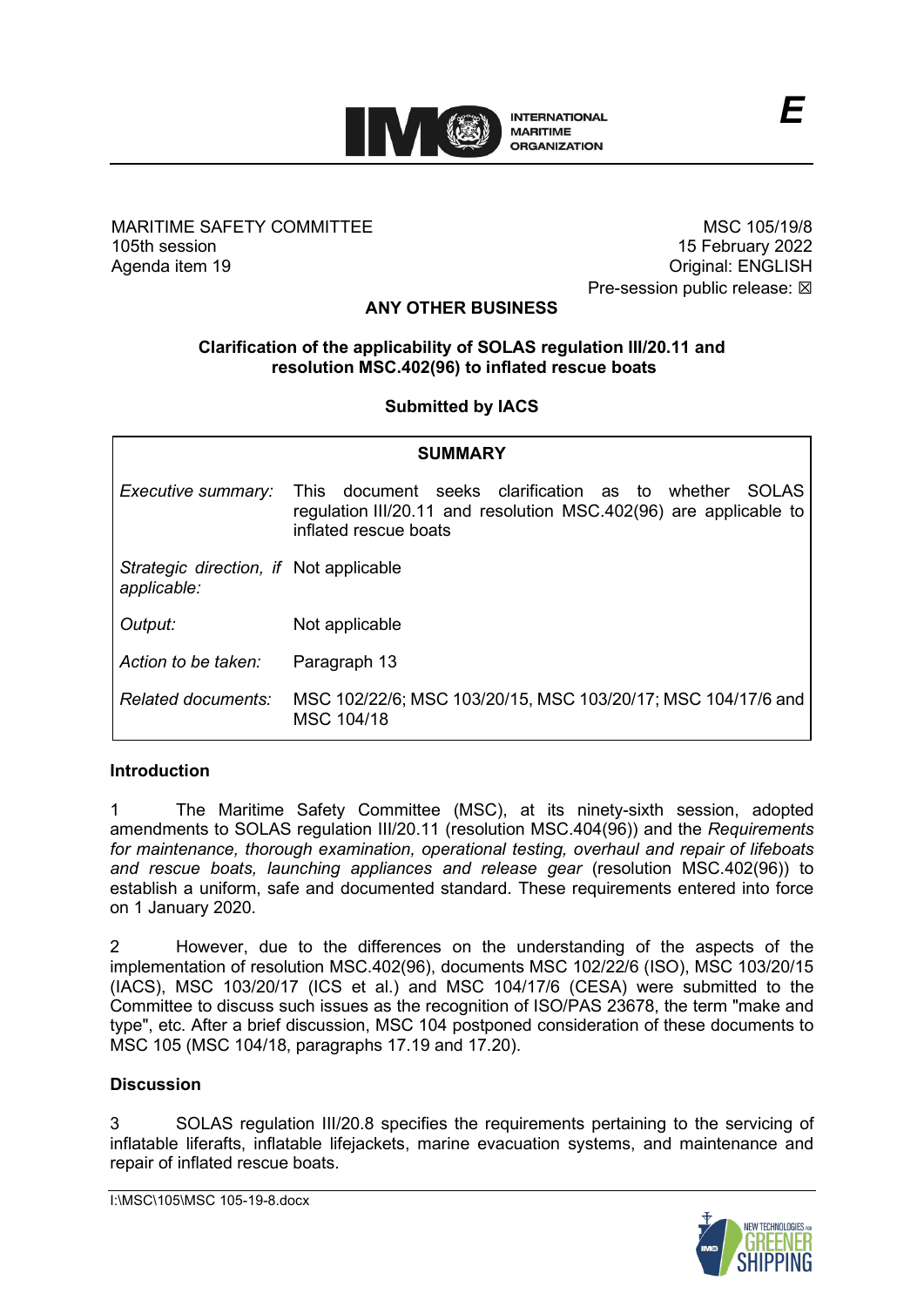4 In particular, SOLAS regulation III/20.8.4 requires:

"All repairs and maintenance of inflated rescue boats shall be carried out in accordance with the manufacturer's instructions. Emergency repairs may be carried out on board the ship; however, permanent repairs shall be effected at an approved servicing station."

5 At the same time, SOLAS regulation III/20.11.5 regulates the maintenance and repair of rescue boats without explicitly mentioning periodical servicing and without making reference to the *Recommendation on conditions for the approval of servicing stations for inflatable liferafts* (resolution A.761(18)), as follows:

"11.5 The thorough examination, operational testing and overhaul required by paragraphs 11.1 to 11.4 and the maintenance and repair of equipment specified in paragraphs 11.1 to 11.4 shall be carried out in accordance with the Requirements for maintenance, thorough examination, operational testing, overhaul and repair, and the instructions for onboard maintenance as required by regulation 36."

6 Before the adoption of resolution MSC.402(96) and resolution MSC.404(96), there were no requirements in SOLAS regulation III/20.11 relating to the maintenance and repair of rescue boats.

7 Now, with the implementation of resolution MSC.402(96) and resolution MSC.404(96), it may be considered that inflated rescue boats should be subject to SOLAS regulation III/20.11 and resolution MSC.402(96); the arguments in favour of such consideration may be as follows:

- .1 SOLAS regulation III/20.11.5 requires application of the *Requirements for maintenance, thorough examination, operational testing, overhaul and repair* (resolution MSC.402(96), as defined in SOLAS regulation III/3.25) to the appliances addressed in SOLAS regulations III/11.1 to III/11.4;
- .2 the type of rescue boat (inflated or rigid) is not specified in SOLAS regulation III/20.11 and resolution MSC.402(96), and therefore an inflated rescue boat is included in its application;
- .3 chapter 5 "Rescue boats" of the LSA Code treats inflated rescue boats as a category of rescue boats; and
- .4 ISO/PAS 23678:2020 includes an inflated rescue boat as a category of the LSA type, although recognition of ISO/PAS 23678:2020 as an international standard is pending the consideration of the Committee.

8 On the other hand, it may be argued that inflated rescue boats are not subject to SOLAS regulation III/20.11 and resolution MSC.402(96), on the basis of the following reasoning:

- .1 it was possibly not intended to include inflatable rescue boats under the application of resolution MSC.402(96), as SOLAS regulation III/20.8 implies that maintenance and repair of inflated rescue boats is separately regulated;
- .2 while section 5.1 of the LSA Code addresses inflatable rescue boats and fast rescue boats separately under its sub-paragraphs, resolution MSC.402(96) expressly includes only fast rescue boats; and